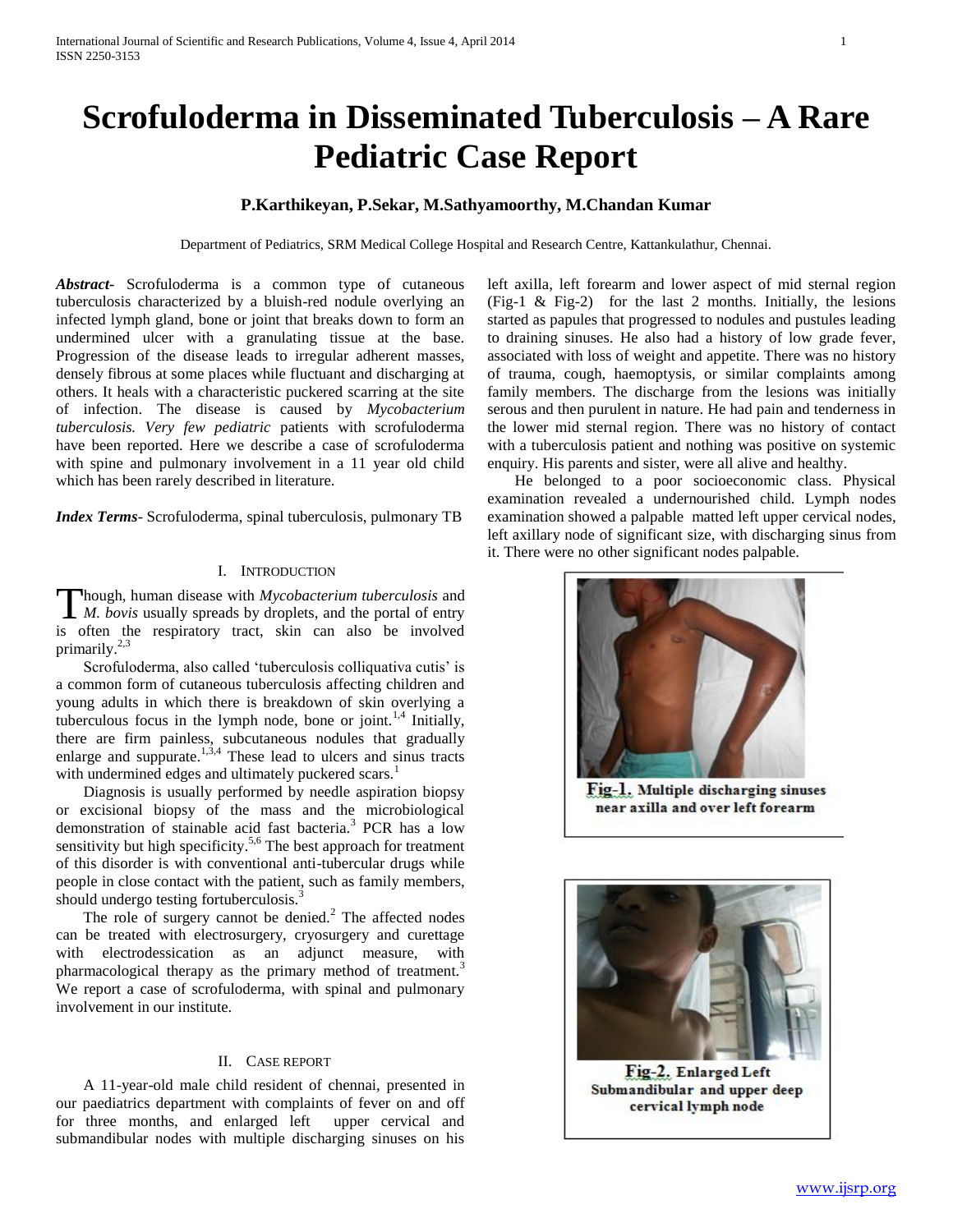



Fig -4. Chest X ray showing Left lower lobe consolidation with effusion



vertebral compression and collapse with C7 to T-11 involvement.

 There was difficulty in flexing his trunk and bending to reach for object on floor. No other joint involvement was noted. Respiratory system examination showed reduced air entry on left infra scapular and infra axillary area. No significant finding was noted in gastrointestinal, cardiovascular system. On laboratory

investigations, the blood complete examination revealed TLC: 10000/mm3, Hb: 12gm/dl, ESR: 50 mm. mantoux test was positive (23mm) and a microcytic hypochromic picture, while urine and stool examination had no abnormal finding. FNAC from left cervical lymph node showed AFB positivity (Fig-3). Skin biopsy of the lesion in the left forearm revealed nonnecrotising granulomatous inflammation. HIV screening was negative. Sputum for AFB was negative. Chest X-ray showed minimal pleural effusion left side (Fig-4). Chest and Abdominal ultrasonography revealed left sided minimal pleural effusion. MRI Spine revealed lesion involving C7 to D11 vertebrae with anterior wedge compression and collapse of D4 vetebra with marrow involvement, suggestive of Pott's spine (Fig-5). Currently, the patient is on ATT treatment as per RNTCP-DOTS (category1) for past 1 month with clinical improvement.

### III. DISCUSSION

 One-third of the world's population is infected with *M. tuberculosis* and global burden of the disease continues to grow.1,5,7 The organism responsible for tuberculosis was identified more than 100 years ago while a BCG vaccine has been in use for over 60 years and chemotherapy for over 30 years.8 Despite all these, the disease still remains a major international health problem.<sup>3,5,7</sup> The reasons may be malnutrition, low socioeconomic conditions,crowded place and multidrug resistant strains of *M. tuberculosis*. 3,9 In our case, lymph node enlargement with multiple draining sinuses, microbiological evidence of AFB, histopathology report, and a good response to ATT favoured the diagnosis of scrofoluderma. The condition has to be differentiated from some other similar clinical entities.

Differential diagnosis of discharging sinuses $[1-3,6,10]$ 

- Atypical mycobacterial infection due to *M. scrofulaceum* and *M. avium-intracellulare*
- Actinomycosis
- Sporotrichosis
- Botryomycosis
- **Nocardiosis**
- Syphilitic gumma
- Hidradenitis suppurativa

 There are only very few pediatric scrofuloderma cases reported in recent literatures. Since our child presented with Scrofuloderma with involvement of Spine and lung, and this being a rare association, this case is being published.

#### **REFERENCES**

- [1] Tappeiner G. Tuberculosis and Infections with Atypical Mycobacteria. In: Wolff K, Goldsmith LA, Katz SI, et al., eds. Fitzpatrick's Dermatology in General Medicine, 7th edn. New York: McGraw-Hill; 2008. p. 1768-78.
- [2] Yates VM, Rook GAW. Mycobacterial infections. In: Burns T, Breathnach S, Cox N, Griffiths C, eds. Rook's Textbook of Dermatology, 7th edn. London: Blackwell Science; 2004. p. 28.1-28.39.
- [3] Meltzer SM, Nacy CA. Cutaneous Tuberculosis. Jan 28, 2009.
- [4] Ngan V. Cutaneous tuberculosis [Internet] Online December, 2006.